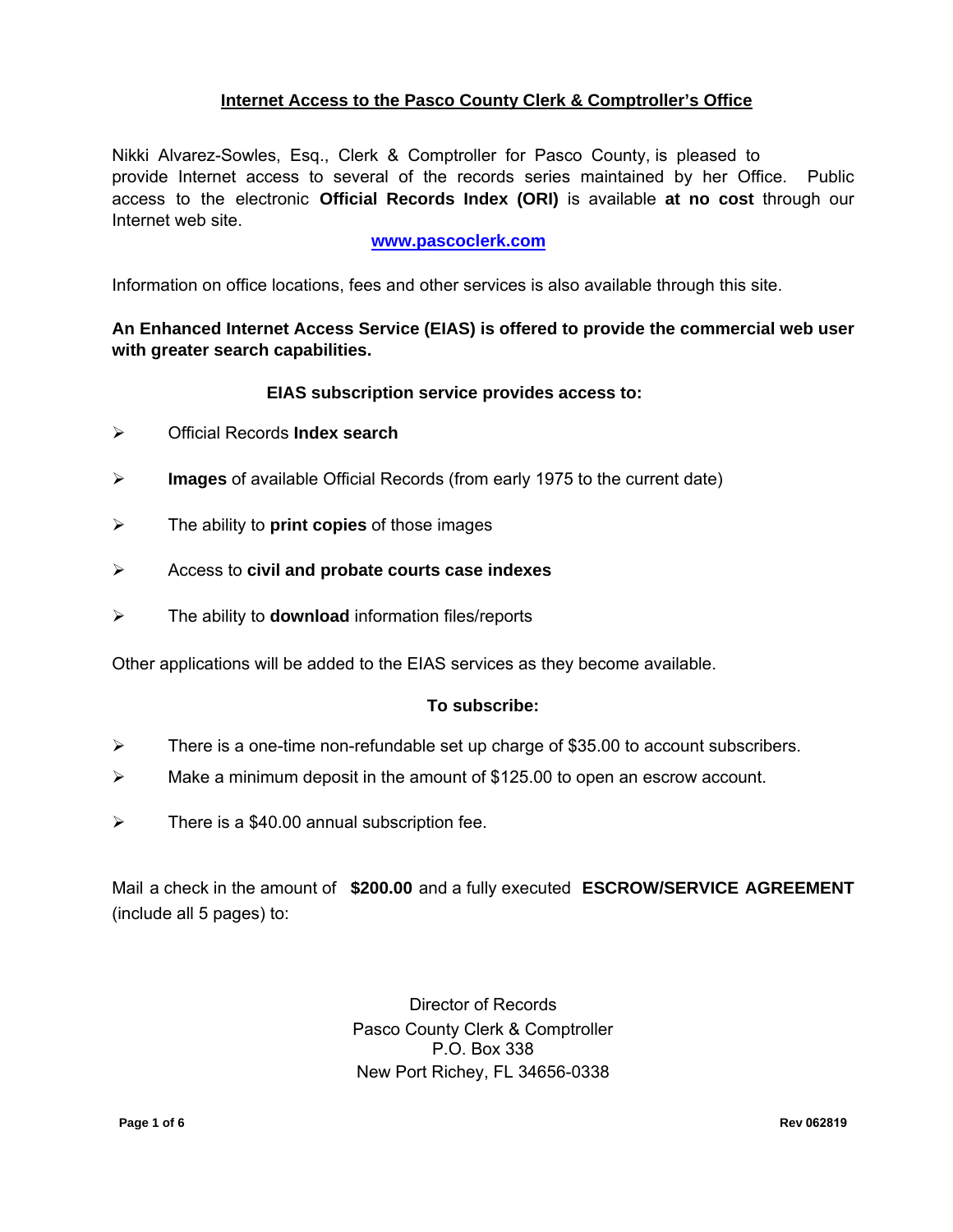# **ESCROW / SERVICES AGREEMENT PASCO COUNTY CLERK & COMPTROLLER**

#### **AGREEMENT**

THIS AGREEMENT is entered into by and between the PASCO COUNTY CLERK & COMPTROLLER, hereinafter referred to as the "CLERK & COMPTROLLER", and  $\qquad \qquad$  ,hereinafter  $\qquad \qquad$  referred to as the "CUSTOMER".

#### **WITNESSETH**

THAT FOR AND IN CONSIDERATION of the mutual covenant s and promises of all parties hereto, it is hereby agreed as follows:

#### **I. PERIOD OF AGREEMENT**

This AGREEMENT shall commence on the first day following acceptance by the CLERK & COMPTROLLER and will remain in force until canceled in writing. Cancellation notice by the CUSTOMER shall be addressed to: Director of Records, Pasco County Clerk & Comptroller, P.O. Box 338 New Port Richey, FL 34656-0338. Cancellation notice by t he CLERK & COMPTROLLER will be addressed to the last address of record of the CUSTOMER.

#### **II. ESCROW ACCOUNT**

- A. The CUSTOMER agrees to establish an Escrow Account with the CLERK & COMPTROLLER with an initial minimum deposit of 50.00; if Enhanced Internet Access Service is selected the initial deposit shall be \$200.00. Such Escrow Account shall be replenished monthly in an amount at least deast deast i<br>equal to the previous month's charges. All amounts included in said Escrow Account may be All amounts included in said Escrow Account may be maintained by the CLERK & COMPTROLLER in interest-bearing accounts and all interest earnings on said accounts shall be retained by the CLER K & COMPTROLLER as revenue to defray costs associated with services as provided herein.
- B. The CLERK & COMPTROLLER may render certai n services as provided under Florida Law, and shall make charges for such services, as provided thereby, against CUSTOMER'S Escrow Account Balance. The CLERK & COMPTROLLER may also provide Enhanced Internet Access Service, as described in Section III. below, and shall also apply charges for such service against the apply charges for such service against the CUSTOMER'S Escrow Account Balance.

In the event such Escrow Account Balance becomes totally depleted or sufficient funds do not remain to cover costs incurred against the same, services will be suspended until such Escrow Account Balance is replenished as provided herein.

- C. Depending upon the level of activity in such Escrow Account, the CLERK & COMPTROLLER may deem it necessary to request that CUSTOMER in crease the available balance of such Escrow Account in order to ensure that adequate funds are av ailable to cover the costs of services to be provided by the CLERK & COMPTROLLER under th is AGREEMENT. Failure by CUSTOMER to provide such additional funds as requested by the CLERK & COMPTROLLER may result in termination of this AGREEMENT by the CLERK & COMPTROLLER.
- D. In the event CUSTOMER pays for services of the CLERK & COMPTROLLER with funds outside of the Escrow Account and the payment of such funds creates a funds surplus for the transaction, CUSTOMER agrees that said funds surplus ma y be credited to CUSTOMER'S Escrow Account Balance. Likewise, in the event CUSTOMER does not forward sufficient funds to pay for services of the CLERK & COMPTROLLER, thereby creating a shortage, the CUSTOMER hereby authorizes the CLERK & COMPTROLLER to charge CUSTOMER'S Escrow Account Balance for said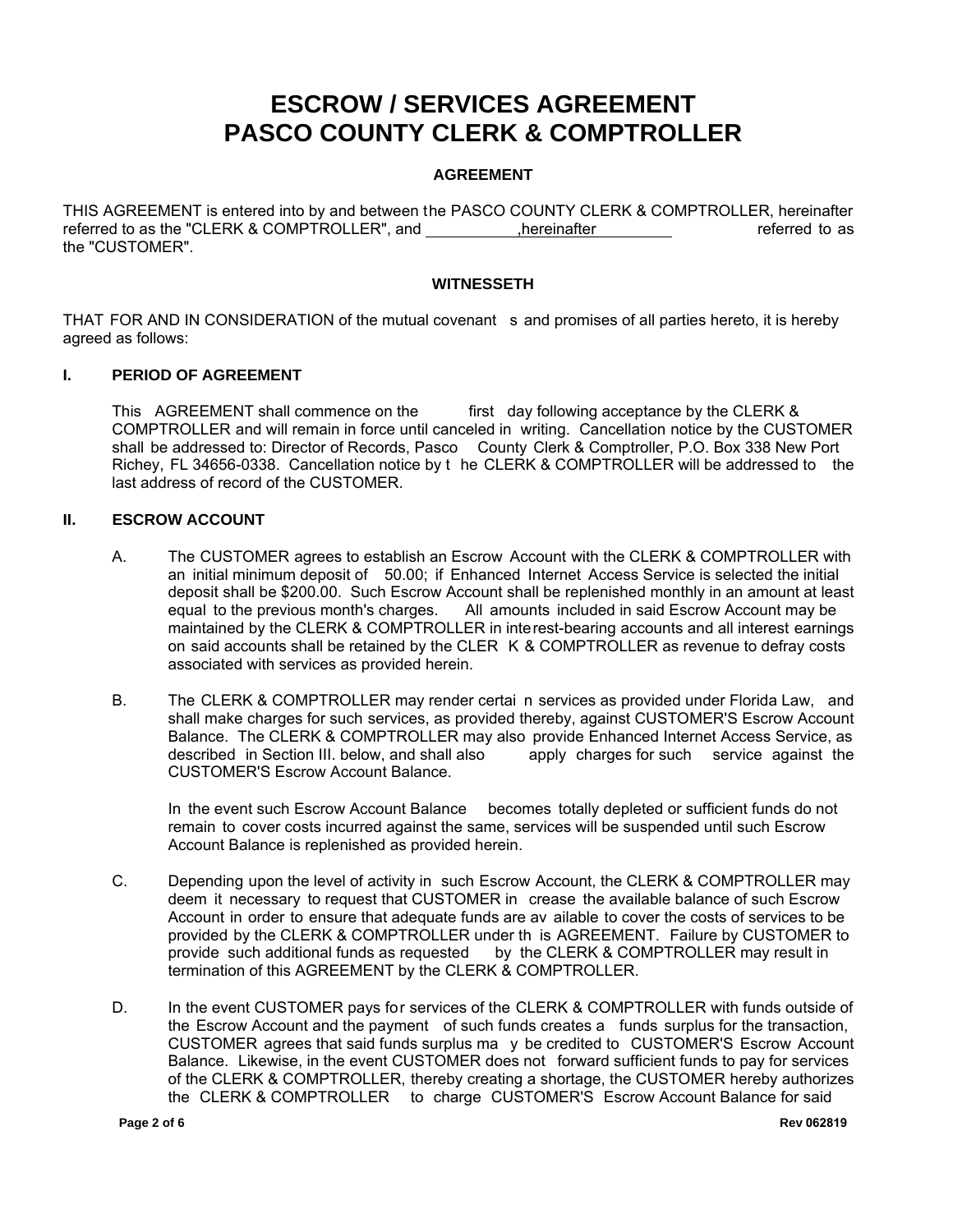shortage. In the event CUSTOME R does not forward sufficient funds to pay for services of the CLERK & COMPTROLLER and the CUSTOMER'S Escrow Account Balance is not sufficient to cover said shortage, the CLERK & COMPTRO LLER shall return to the CUSTOMER such forwarded payment together with all related documents submitted by the CUSTOMER.

E. The CUSTOMER may cancel the Escrow Acc ount and/or the Enhanced Internet Access Service upon written notice submitted to the CLERK & COMPTROLLER as noted above. Any and all unpaid charges shall be deducted from the available Escrow Account Balance prior to closing of the Escrow Account and the return of any remaining Escrow Account Balance.

#### **III. ENHANCED INTERNET ACCESS SERVICE**

The CUSTOMER may elect to utilize Enhanced Internet Access Services (EIAS) to access certain data, which is compiled and/or created by the CLERK & COMPTROLLER in the normal course of business.

#### A. **DATA AVAILABLE USING ENHANCED INTERNET ACCESS SERVICE**

- 1. The online Official Records Index system and related images as available in the Official Records library of the CLERK & COMPTROLLER are accessible through the Enhanced Internet Access Service. (Note: Official Records do **NOT** include, for example, Tax Collector or Property Appraiser records, the court information system, nor court files.) The CLERK & system, nor court files.) The CLERK & COMPTROLLER will make other public data ava ilable as it is added to the System. Access under this AGREEMENT does not include any re cord exempted or otherwise made non-public pursuant to Florida Law. Certified copies of Official Records images are not available through the Enhanced Internet Access Servic e. Civil and Criminal Courts System applications as they become available.
- 2. Downloadable information files/reports, as they become available. Examples include Official Records Daily Index Data, Traffic Citation Data, Foreclosure lis pendens and sale data, and Tenant Eviction Data.
- 3. ADDENDUM "A" lists the applicat ions and files available through th is service at the time of entering into this AGREEMENT.

#### B*.* **RATES FOR ENHANCED INTERNET ACCESS SERVICE**

- 1. There is a one time, non-refundable set up fee of \$35.00 for Enhanced Internet Access Service users.
- 2. A yearly flat service fee of \$40.00 permits view access to all applications, files, and images that are available through the Internet access will be charged to the escrow account. The \$40.00 service fee does not include other fees that may be incurred by the CUSTOMER such as copies, certifications, filing fees, record searches, etc.
- 3. The yearly flat service fee of \$40.00 will be charged at the time of the initial account setup and each January thereafter.
- 4. The year is defined as January through Dece mber and there will be no pro-rating of accounts based on when the account is opened or closed.
- 5. It is the CLERK & COMPTROLLER'S right to suspend service without notice for any CUSTOMER whose Escrow Account Balance is not sufficient to pay amounts due. In the event of suspension, reinstatement of services shall be provided upon payment of all past due amounts and the replenishment of the escrow balance. A reinstatement fee of twenty-five dollars (\$25.00) may be imposed, based upon circ umstances as determined by the CLERK & COMPTROLLER. Repeated suspensions will be grounds for the CLERK & COMPTROLLER to terminate this agreement.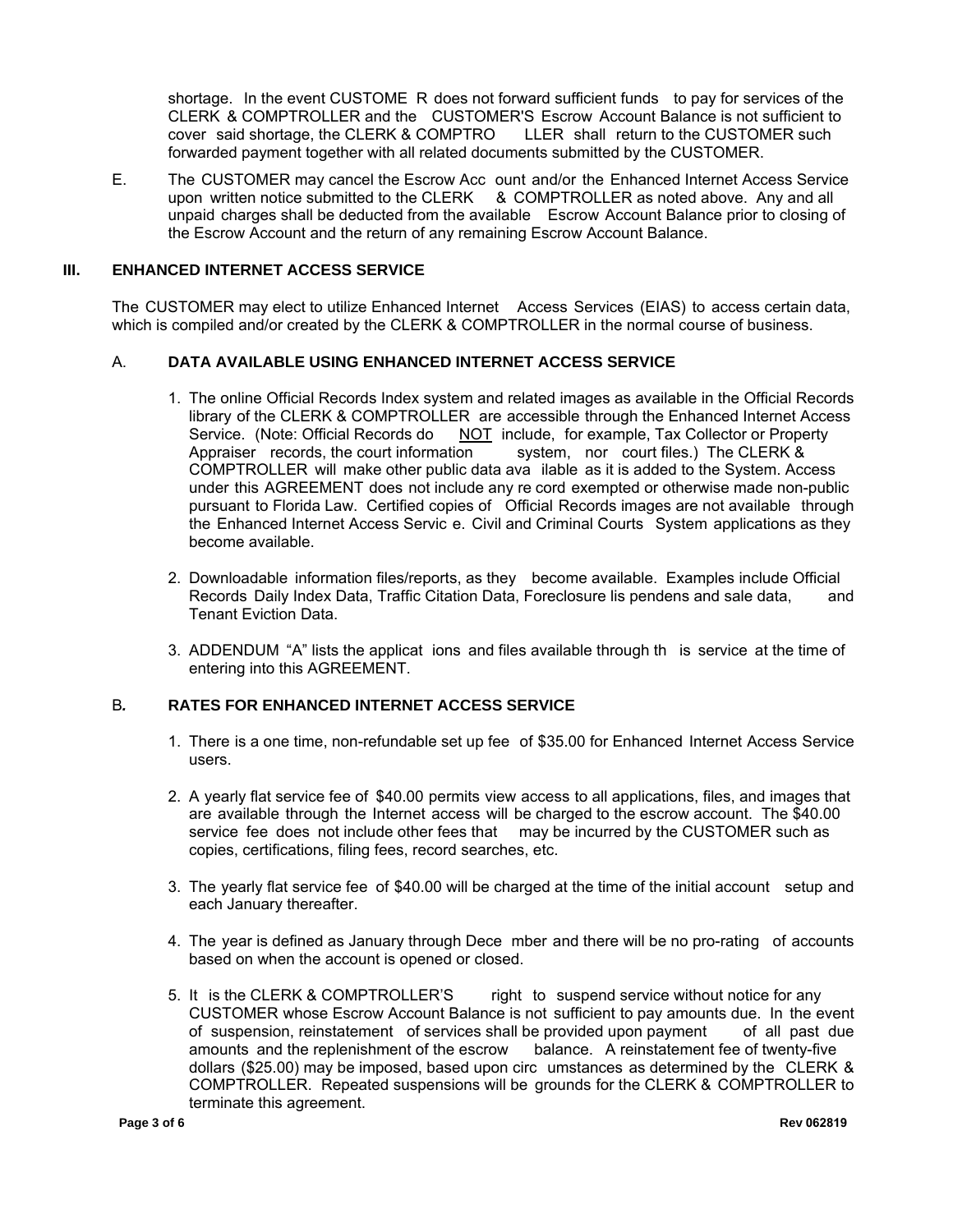#### C. **SYSTEM AVAILABILITY AND EQUIPMENT REQUIREMENTS**

- 1. The EIAS is provided as an enhanced service and, as such, the CLERK & COMPTROLLER will endeavor to provide continuous operation of t he system and related Internet web site. Whenever possible, routine maintenance will be conducted after 5 p.m. and before 8 a.m. on business days with advance notice provi ded on the site. However, the CLERK &<br>COMPTROLLER will not be responsible for serv ice interruptions caused by circumstances COMPTROLLER will not be responsible for serv outside of her control or by failures of system equipment, and will incur no liability for system downtime during the hours of normal availabilit y. Additionally, the CLERK & COMPTROLLER reserves the right to reduce or limit EIAS serv ice during unusual circumstances such as, but not limited to, "brownouts", emergency production r equirements, intrusions against security functions or other adverse operational impacts.
- 2. The CUSTOMER is solely responsible for a ll equipment and software necessary to access the CLERK & COMPTROLLER'S System from the CUSTOMER'S location. CUSTOMER must have access to the Internet and an Internet browser that supports access to the CLERK & COMPTROLLER'S website. Netscape Navigator (version 6.0 or higher) and Internet Explorer (version 5.1 or higher) are known to be compatible. **The Clerk & Comptroller's Office personnel will not be available to assist in the installation of this software or with the setup/trouble shooting of your Internet connection.**
- 3. The CLERK & COMPTROLLER reserves the right to suspend or terminate this AGREEMENT if it is determined that the CUSTO MER or his agents have or have a ttempted to, circumvent the software or security of the CLERK & COMPTROLLER'S network or other equipment.

#### **IV. GENERAL**

- A. The CLERK & COMPTROLLER does not warrant, either in an implied or express manner, the information or data accessed by the CUSTOMER. Neither t he CLERK & COMPTROLLER, her deputies, agents or other employees, nor any successor in Office shall be liable for any loss, cost, damage or expense arising directly or indirectly in connection with this AGREEMENT or any amendments or attachments thereto. In no event shall the CLERK & COMPTROLLER be liable for any special or consequential damages or for any indirect damages resulting from the any special or consequential damages or for CUSTOMER'S use or application of the information.
- B. The quality of a reproduction of an image record is limited by the quality of the original record filed with the CLERK & COMPTROLLER. The CLERK & COMPTROLLER is not, however, responsible for any defects/errors of a record received by the CUSTOMER which are due to defects and/or limitations in the CUSTOMER'S equipment. T he CUSTOMER may request that the CLERK &<br>COMPTROLLER review reproductions of a file record that the CUSTOMER believes to be COMPTROLLER review reproductions of a file defective. For significant defects in im age quality which are determined by the CLERK & COMPTROLLER to have been caused by the CLERK & COMPTROLLER'S equipment or COMPTROLLER to have been caused by the processing, the CLERK & COMPTROLLER will prov ide the CUSTOMER a duplicate of the original record at no additional cost to the CUSTOMER. The provision of a replacement for the unsatisfactory reproduction will be the limit of t he CLERK & COMPTROLLER'S liability. For any defects in quality which are determined by the CLERK & COMPTROLLER not to have been caused by the CLERK & COMPTROLLER (or the CLER K & COMPTROLLER'S imaging equipment), the CUSTOMER hereby agrees to pay the appropriate fee for the record provided.
- C. The CLERK & COMPTROLLER may periodi cally amend this AGREEMENT upon notice to CUSTOMER. Amendments by the CLERK & COMPTR OLLER shall become effective upon notice. The CUSTOMER will have the option of accepti ng amendment conditions or terminating this AGREEMENT. The CUSTOMER may seek amendment to this AGREEMENT from the CLERK & COMPTROLLER.
- D. This AGREEMENT supersedes all prior public records dial-up or other computerized records access service agreements, letters or any other arrangements between the parties.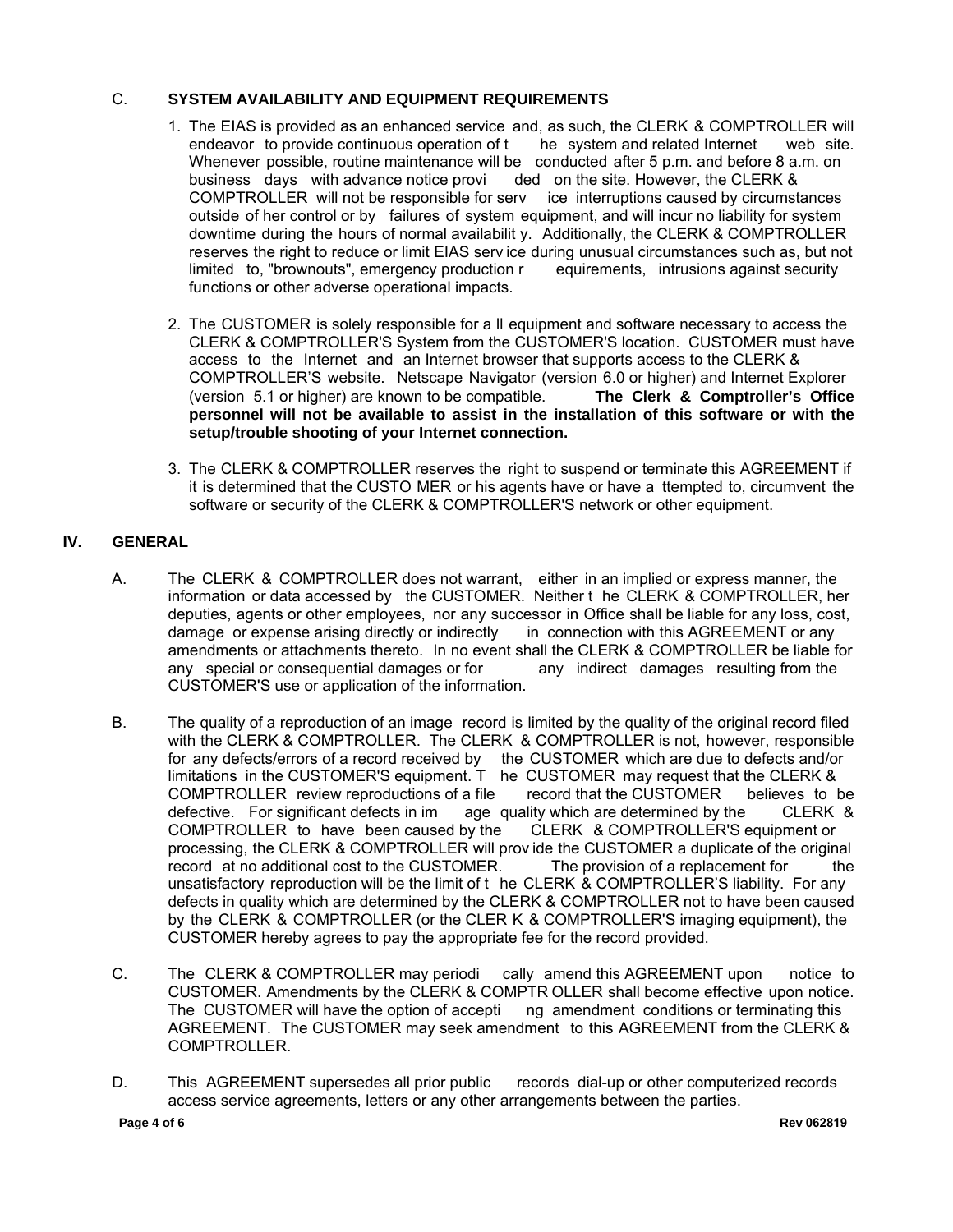E. In the event that it is necessary to file legal action to recover any sums owed under this AGREEMENT, the CLERK & COMPTROLLER shall be entitled to recover from the CUSTOMER all reasonable costs of litigation and attorney's fees incurred in connection therewith. Florida law shall govern any judicial proceedings related to this AGREEMENT with venue vesting in the courts of Pasco County, Florida.

#### **V. DELIVERY OF SERVICES**

The CLERK & COMPTROLLER reserves the right to del ay delivery of any and a ll services contemplated under this AGREEMENT when such delay is caused by: lack of materials necessary to provide such services; equipment malfunctions; or any other causes beyond the control of the CLERK & COMPTROLLER.

#### **VI. TERMINATION**

The CLERK & COMPTROLLER may terminate this AGREEMENT, with or without cause, at any time.

IN WITNESS WHEREOF, the parties have hereunto ex ecuted this instrument for the purpose herein expressed on the dates noted below.

| I choose the following (check one): | [ ] Escrow Only [ ] Enhanced Internet Access<br>Service & Escrow Account |
|-------------------------------------|--------------------------------------------------------------------------|
|                                     |                                                                          |

Customer (Company) Name-Print or Type Telephone Number

Signature-Customer Representative **Date** Date

Printed Name-Customer Representative Title of Customer Representative

Customer's Mailing Address

Customer's Street Address (if different than mail address)

E-Mail Address to Send User ID and Password

#### **ACCEPTED:**

Nikki Alvarez-Sowles, Esq. Pasco County Clerk & Comptroller DATE

| TO BE COMPLETED BY           |  |
|------------------------------|--|
| CLERK & COMPTROLLER'S OFFICE |  |
| IT PERSONNEL ONLY            |  |
| USERNAME:                    |  |
|                              |  |
| PASSWORD:                    |  |
|                              |  |

**DATE ACCOUNT SETUP:** 

**DATE \$40 SUBSCRIPTION FEE DEDUCTED:** 

**DATE \$35 SETUP FEE DEDUCTED:** 

**DATE SUBSCRIBER NOTIFIED:** 

**Page 5 of 6 Rev 062819**